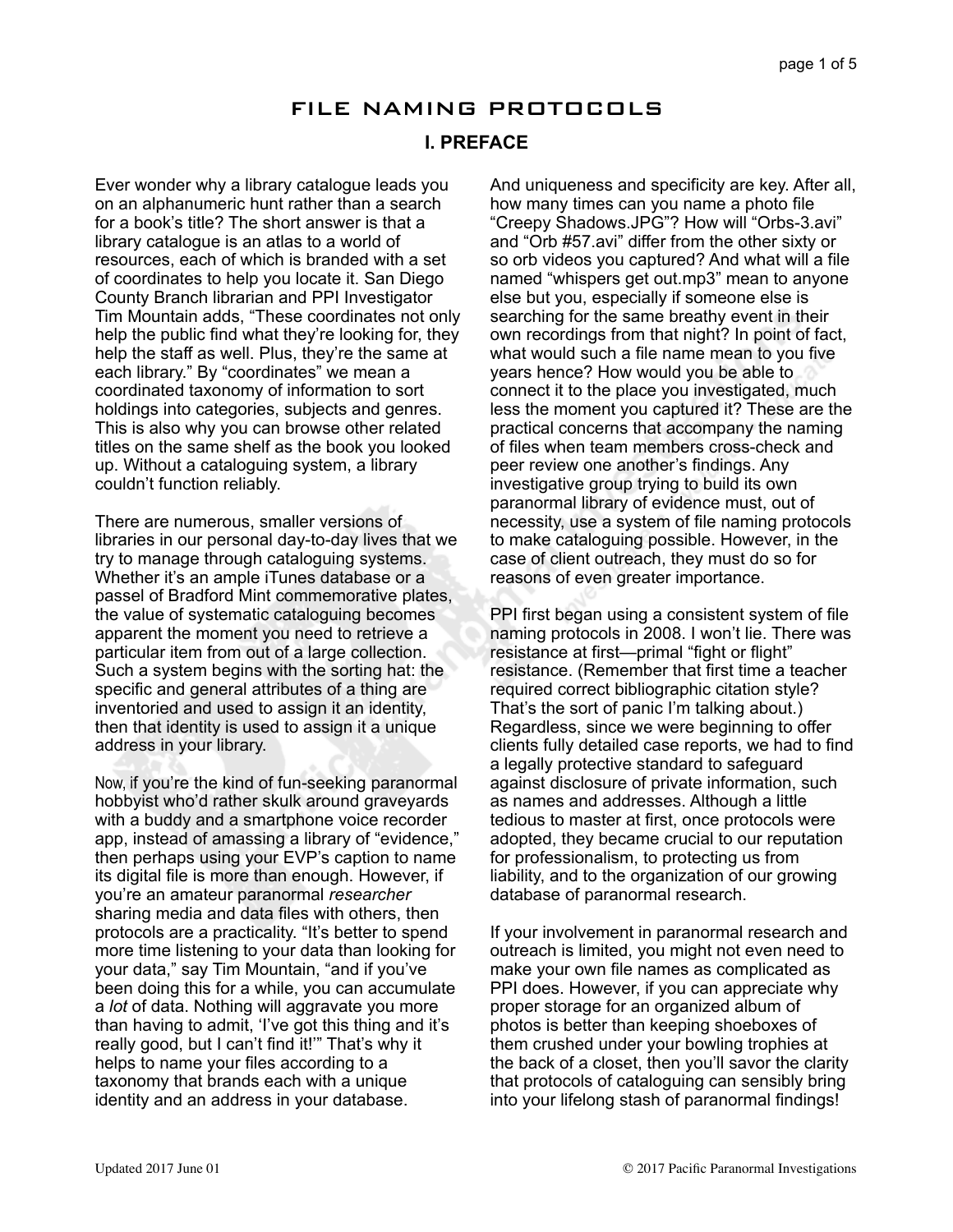# **II. PROTOCOLS: WHY WE NEED THEM**

Four main concerns require us to adopt an official set of protocols in our naming of "evidence" files and documents.

- 1. *Uniformity:* With every investigator reviewing his or her own recordings from a case, and collectively contributing to the review of DVR and digital audio recordings, it becomes imperative to use one consistent and uniform style of file naming. Such protocols and style define, in part, our professional nature.
- 2. *Organization:* Any group that calls itself an "organization" depends on a hierarchical structure, not only within its management, but also within its services and products. PPI is, both, an educational organization and a volunteer public service. The data we gather becomes an integral part of our research and services and must, therefore, be easily accessible and catalogued so that others may quickly identify it. Protocols ensure that all evidence or documents we generate can be accurately catalogued, reflect a taxonomy of information, and be arranged chronologically and alphabetically in our server files, computer files, and data storage media.
- 3. *Information:* Every officially recognized style used to compose bibliographic citations ("Works Cited") designates certain kinds of information as necessary to the identification of a source. In a very real sense, this gives every artifact of writing—whether a book, a magazine article, a medical abstract, or an e-

mail—an address; the information contained in a citation is a set of coordinates to locate the source. The very same is true of file naming protocols, which provide a sensible left-toright, general-to-specific address for our findings and data (barring a couple incidental exceptions).

4. *Legal Protection:* We make a point of safeguarding the client's privacy, especially when we have not been given legal permission to do otherwise. File naming protocols make it possible to create a "plain brown wrapper" for evidence we collect. Should we post evidence to our website, it must be free of our client's name (first or last), street address, or any other references that might provide clues to the identity and whereabouts of the client. (This concern extends as well to the names of folders we use on servers to warehouse the evidence.) One may think this a petty concern at best, but we are a visible agency during any investigation we conduct; our logo and insignia identify us as a paranormal group to passing strangers, who frequently stop to enquire about our activities. It is imperative that curious neighbors or interested passersby never associate our posted evidence with any location where we have been seen in public. Furthermore, should a breach of security occur—such as computer hacking, or theft of information sent to the client through the mail —anonymous file names offer nothing more sensitive than dates and hours.

# **III. GENERAL FILE TAXONOMY**

For PPI, the logistics of any file name require arranging information in it from the most general to the specific. We frequently upload files to servers as part of a peer review process; because blank spaces translate poorly into URLs and server pathways, underscores (not hyphens) are used instead to separate one datum from another in the file name:

### yymmdd type loc timestamp alt investigatorinitials.ext

# *For example:*  087\_170527\_AVP\_KT\_021557\_A\_MB.mp3

For you, however, "general" and "specific" might depend on whatever you recognize those to be. If you're not involved in private case work but instead investigate public or historical venues, then perhaps some simpler, more straightforward variation on this taxonomy will work just fine:

yymmdd\_state-city\_venue\_rm-loc\_timestamp\_type\_alt\_authorship.ext

*For example:* 

150919 CA-Long-Beach QMII RM14 204314 EVP A NR TM.wav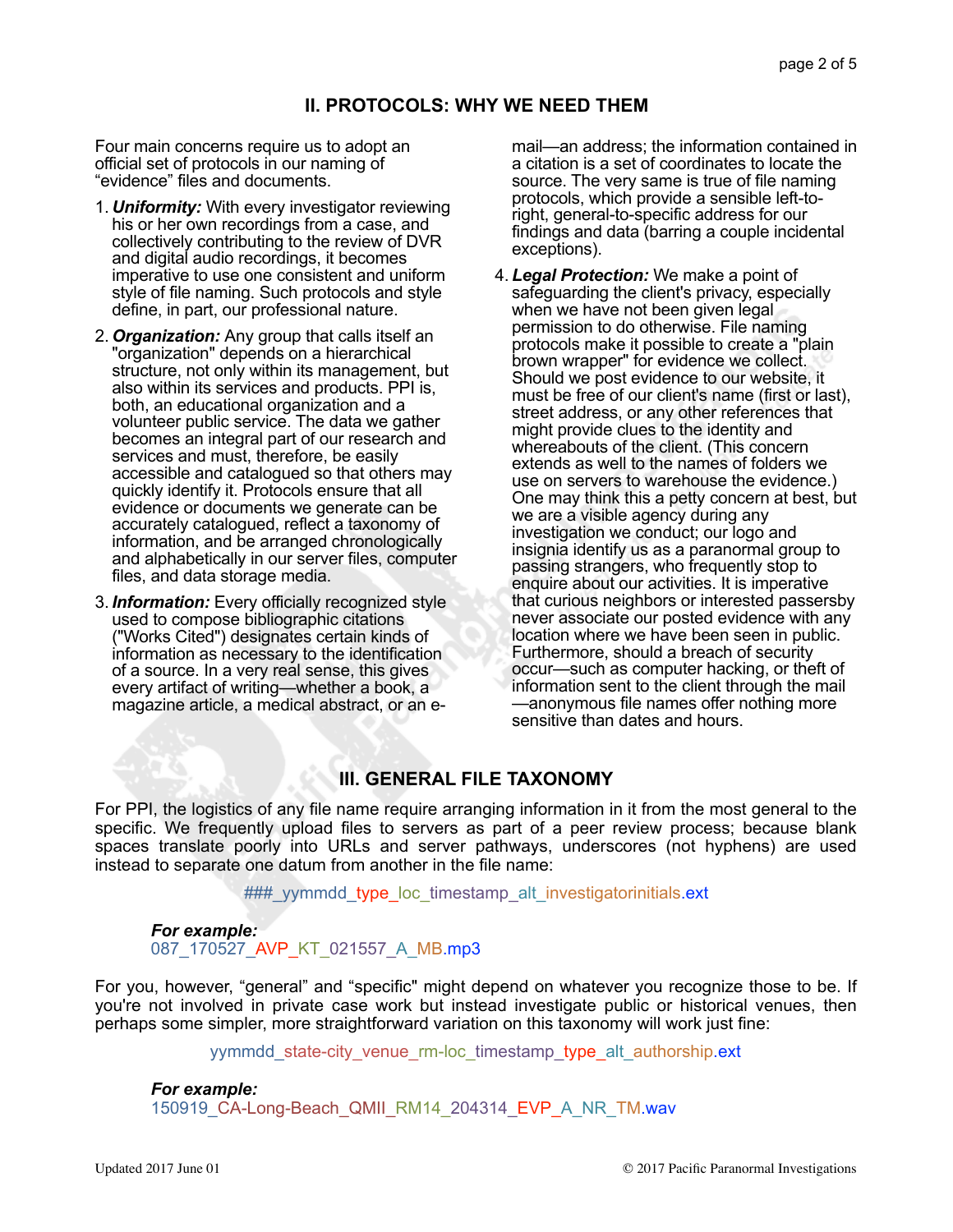# **IV. TAXONOMIC COMPONENTS**

### **1. Case Numbers:** ###\_

For any PPI investigation, we create a three digit case number to indicate the sequence of the case (handy if you're doing more than one case in a short span of time). If you don't need a case management system, then you can skip this and start with a date instead.

### *For example:*

**087\_**150919\_CA-Long-Beach\_QMII\_RM14\_204314\_EVP\_A\_NR\_TM.wav

### **2. Date:** yymmdd\_

For references to case files, or for the name of document files pertaining to an investigation, PPI uses the scheduled start date of an investigation and presents it as a six-digit number representing year-month-day: (yymmdd).

# *For example:*

**150919\_**CA-Long-Beach\_QMII\_RM14\_204314\_EVP\_A\_NR\_TM.wav

For specific media files gathered from the investigation, the same protocols are implemented, but because investigations can last beyond midnight and go on into the next day, the actual date, not the investigation start date, must be used. (You'd be surprised how many people forget to do this.)

### *For example:*

If you start investigating on the evening of December 31, 2016 and capture something at 2:04 AM, then your date must be rolled over into the next day: "**170101\_**" Instead of "161231\_."

## **3. State (Province or Country), City, and Venue: state-city venue**

PPI makes it a point not to reveal the location in the name of its files because of the legal liability of that. However, if we're investigating a public venue, especially one where paranormal investigations are routine (say, for instance, the Queen Mary II in Long Beach), then we're free to include state, city, and venue in our file names.

## *For example:*

# 150919\_**CA-Long-Beach\_QMII\_**RM14\_204314\_EVP\_A\_NR\_TM.wav

Your habit may be to put state or country *after* the city, but, remember, the taxonomy of a file name should move from the general to the specific, the same way a library catalogue number does.

## **4. Room / Location:** rm-loc\_

At any venue, whether large or small, outdoors or indoors, specific rooms or areas are selected for closer investigation. These should be indicated using a common set of initials or abbreviations that will be clearly recognized by all who read the file name.

#### *For example:*

# 150919\_CA-Long-Beach\_QMII\_**RM14\_**204314\_EVP\_A\_NR\_TM.wav

More esoteric venues with specialized rooms might require of you some creativity to think up the right abbreviations, but here are some fairly typical household abbreviations used by PPI:

|  | $LR$ living room            |                   | HWY hallway                 |
|--|-----------------------------|-------------------|-----------------------------|
|  | FR   family room            |                   | <b>STR</b> stairs, stairway |
|  | $KT_{\_}$ kitchen           |                   | <b>DR</b> dining room       |
|  | <b>BR1</b> bedroom 1        | <b>OFC</b> office |                             |
|  | <b>BTH</b> bathroom         |                   | MR   music room             |
|  | MB   master bedroom         |                   | GRG garage                  |
|  | <b>MBTH</b> master bathroom |                   | <b>PTY_</b> pantry          |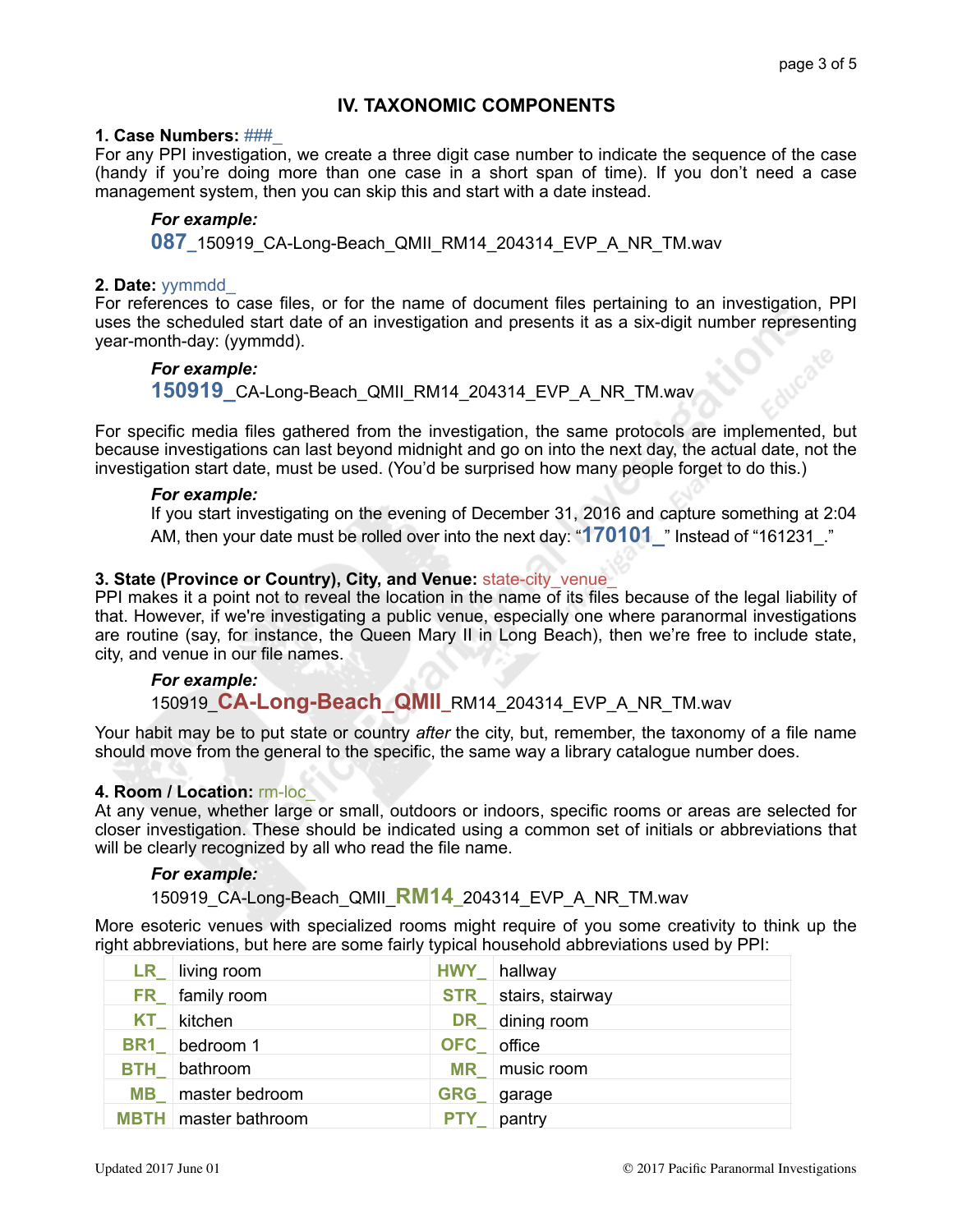# **5. Timestamp:** timestamp\_

Locations and time stamps are probably the most important data in the address of a media clip because they leave breadcrumbs by which others might locate something in their own sources. This is to say, one event can be referenced in multiple sources as long as other devices were recording at the same location and time. This is why, at the start of an investigation, everyone should synchronize their devices, and the time should be regularly announced every 20 minutes or so. After the investigation, though, and during the review process, events of interest should be noted with realtime timestamps.

If properly programmed beforehand, many digital cameras and recorders will automatically timestamp files, but when you parse a segment of audio or video to create an "evidence" clip, it should catalogued and named as a specific real-time moment. The typical time cues that digital recorders use, for example, won't do the job: it doesn't help anyone to know that you found something 23 minutes into your audio, because they don't know at what time you switched on the recorder. Furthermore, timestamps must be calculated down to the second. Twenty-three minutes are an approximation, and others won't know if you've rounded up or down to 23 minutes. For these reasons, you must, *must*, *MUST!* stamp any event by the clock, in your time zone, not by recording cues. Timestamps should be rendered in military time, as "hhmmss."

#### *For example:*

If your source audio began at 8:06 PM and you found an event of interest 37 minutes and 14 seconds into the recording, then the timestamp in your file name will be "204314":

# 150919\_CA-Long-Beach\_QMII\_RM14\_**204314\_**EVP\_A\_NR\_TM.wav

Truly, this is the *only* practical way for everyone to cross-check one another's findings in their own sources—the only way to categorically pin down an event in time and space so that others may reference it, too.

## **6. Classification:** type\_

Classification refers to the type of data represented by the file. In most cases, this would mean a reference to the type of "evidence" you hope to have captured. (PPI prefers to avoid the word "evidence" because of its predictive bias, but you're welcome to choose otherwise.) We use an abbreviation or acronym so as not to take up too much real estate in the file name.

## *For example:*

150919\_CA-Long-Beach\_QMII\_RM14\_204314\_**EVP\_**A\_NR\_TM.wav

Here are some typical file and data classifications PPI uses:

| AUD        | source audio                | 106 191123 AUD 203300 DH.wav      |
|------------|-----------------------------|-----------------------------------|
| <b>AVP</b> | audible/vocal phenomenon    | 079_171204_AVP_HLWY_001742 CB.mp3 |
| DOC        | document                    | 063 100213 DOC Baselines DP.doc   |
| <b>EVP</b> | electronic voice phenomenon | 071 130203 EVP MR 224855 TM.mp3   |
| <b>PIC</b> | still image                 | 036 071117 PIC LR 235722 MB.JPG   |
| <b>VID</b> | video                       | 071_130202_VID_Ch1_222933_BM.avi  |

#### *For example:*